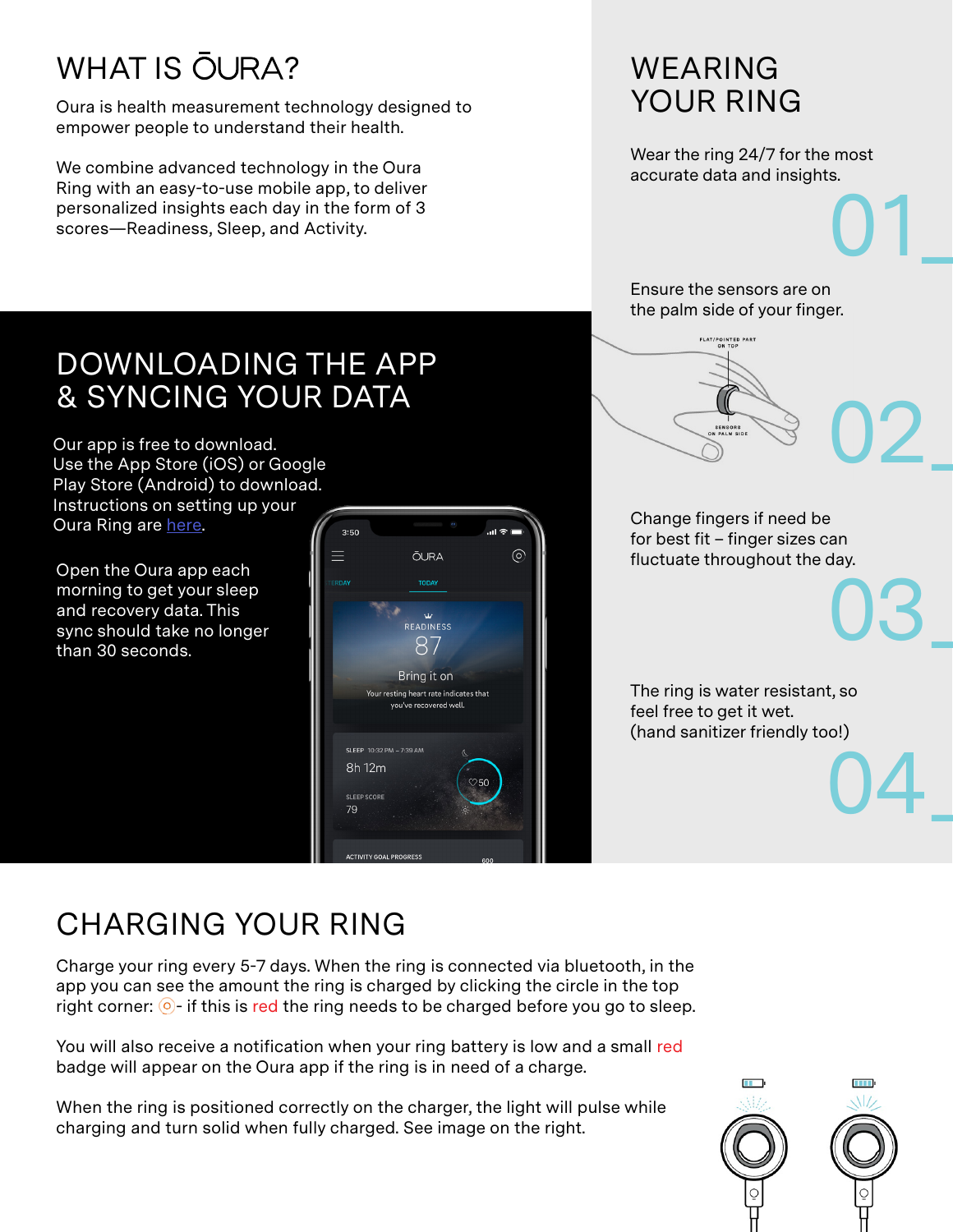# **TECHNOLOGY** IN THE OURA RING

# MULTIPLE SENSORS

Oura gives you personalized Sleep, Activity, and Readiness insights by measuring your body's signals with three sensors.





# RESEARCH OVERVIEW

UCSF Health and Oura have teamed up to lead the largest national research study on COVID-19. With over 40,000 participants in the study and 2,000 rings distributed to healthcare workers, the study is investigating whether Oura can detect signals that predict COVID-19 illness symptoms. We're learning from the data our users

are sharing to protect frontline responders now, and gathering intelligence to serve the greater public in the future.



WVU Rockefeller Neuroscience Institute and Oura Health have launched a study to predict the outbreak of COVID-19 in healthcare professionals. A model driven by integrative neuroscience and artificial intelligence

has the potential to identify individuals before they become symptomatic.

**WWURockefeller** Neuroscience Institute

# MONITORING YOUR BODY TEMPERATURE WITH OURA

Oura monitors your temperature every minute with sensors that can detect changes as small as 0.05° celsius.

### SKIN TEMPERATURE

Oura is one of the few wearables that measures body temperature directly from your skin. At night, your skin temperature is closely related to your internal temperature and does not require an invasive thermometer to read. This allows for continuous monitoring each night.



### RELATIVE VALUES

Oura shows your body temperature in relation to your personal baseline. For example, rather than display your temperature as an absolute value like 99.5° F, Oura will show how much higher or lower your temperature is than your baseline (example; -0.4°F).

### MULTIPLE VIEWS

You can take a look at your body temperature in two different views— Daily and Trend. To view this data, tap on the "Readiness" Tab and then again on "Body Temperature." More below.

### THE DAILY VIEW

The Daily view focuses on shortterm, daily temperature changes. This view is ideal for spotting when something is starting to tax your body, so you can start prioritizing rest and recovery.





### THE TREND VIEW

The Trend view is slightly different. This view is optimized to help you spot trends in your temperature over long periods of time (e.g., a prolonged illness). Each day displays a value that takes into account your previous three days of data.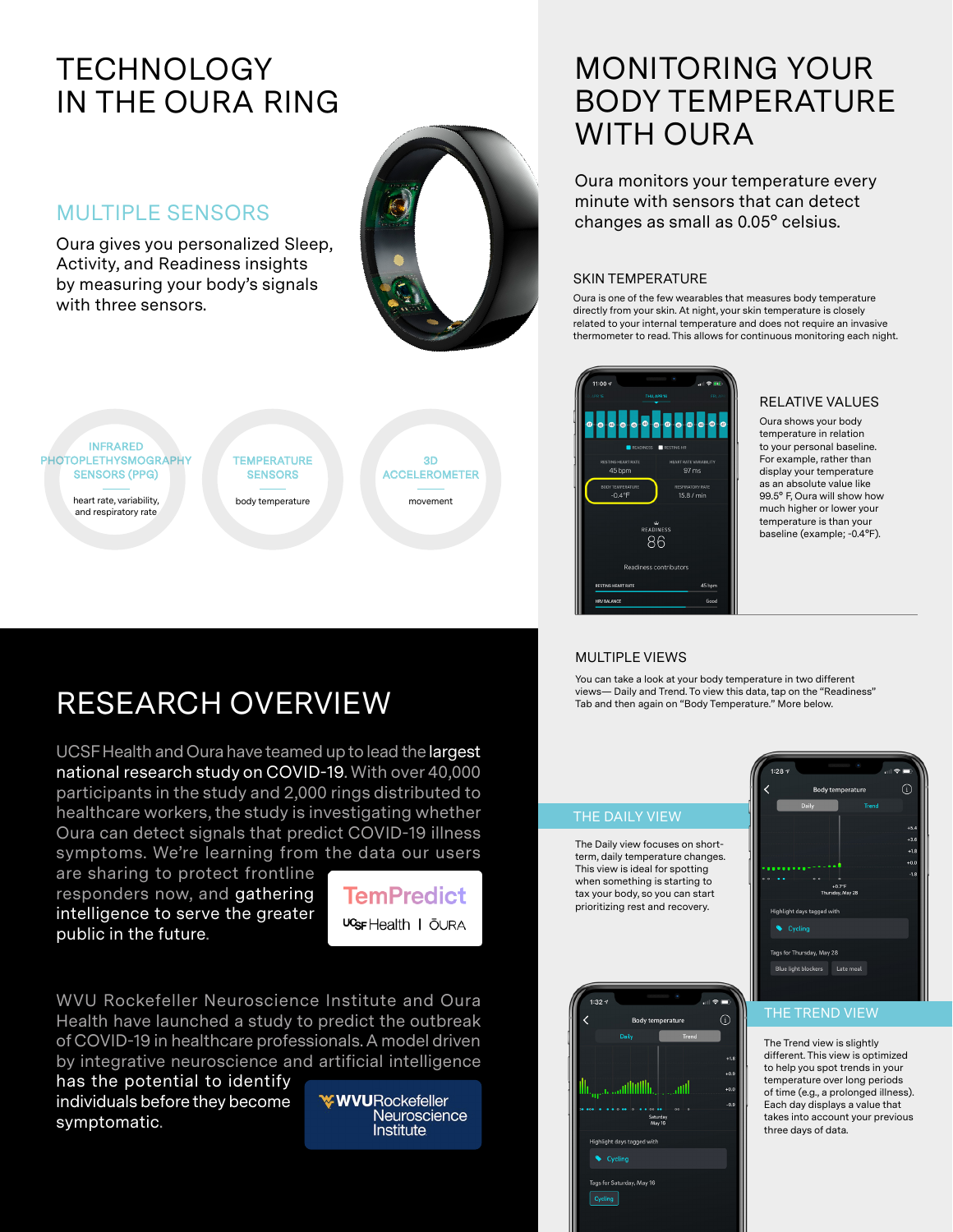# LEARN MORE ABOUT OURA'S SCORES

Oura provides you with personalized Readiness, Sleep and Activity Scores each day.

### Readiness

An overall measure of your recovery that signals your capacity to perform at your mental, emotional, and physical best. Oura monitors signals from your body to determine how well-rested you are, and whether or not you're ready for a challenge.

#### Sleep

A personalized measure of the quality, stages, and length of your sleep. Oura helps you optimize your bedtime and provides insights to improve your sleep over time.

#### **Activity**

A measure of your movement. Using your personal details, Oura translates your daily activity into units of energy expended (calories) and equivalent activity measures (steps or miles).

#### **Contributors**

Previous Night's Sleep Quality Sleep Balance Previous Day's Activity Activity Balance Resting Heart Rate Pattern Body Temperature HRV Balance

#### **Contributors**

Total Sleep Sleep Efficiency Restfulness REM Sleep Deep Sleep Sleep Latency Timing

#### Example 2011 Contributors

Staying Active Daily Moving Every Hour Daily Activity Goals Met Training Frequency Training Volume Recovery Time Activity Balance

| APR B<br>FRI, APR 10<br>47<br>G<br>Θ<br>$\bullet$<br>Ø<br>$\left  \mathbf{a} \right $<br>READINESS RESTING HR<br>RESTING HEART RATE<br>47 bpm | SAT, AP<br>$\overline{a}$<br>⊕<br>$\bullet$<br>⊕<br>G<br>G<br>HEART RATE VARIABILITY<br>74 ms |
|-----------------------------------------------------------------------------------------------------------------------------------------------|-----------------------------------------------------------------------------------------------|
|                                                                                                                                               |                                                                                               |
|                                                                                                                                               |                                                                                               |
|                                                                                                                                               |                                                                                               |
|                                                                                                                                               |                                                                                               |
| <b>BODY TEMPERATURE</b><br>$+0.1^{\circ}F$                                                                                                    | RESPIRATORY RATE<br>17.1 / min                                                                |
| <b>READINESS</b><br>82<br>Readiness contributors                                                                                              |                                                                                               |
| RESTING HEART RATE                                                                                                                            | 47 bpm                                                                                        |
| <b>HRV BALANCE</b>                                                                                                                            | Good                                                                                          |
| <b>BOOY TEMPERATURE</b>                                                                                                                       | Optimal                                                                                       |
| <b>RECOVERY INDEX</b>                                                                                                                         | Good                                                                                          |
| PREVIOUS NIGHT                                                                                                                                | Sleep score 80                                                                                |
| <b>Reading</b>                                                                                                                                | Activity                                                                                      |

| $11:00*$           |                           | $n \geq 0.0$       |
|--------------------|---------------------------|--------------------|
| <b>JPR 15</b>      | THU, APR 16               | FRI, APP           |
|                    |                           |                    |
|                    |                           |                    |
|                    |                           |                    |
|                    | AWAKE REM UDHT DEEP       |                    |
| TOTAL SLEEP TIME   |                           | TIME IN BED        |
| 6h 50m             |                           | 7h 30m             |
| SUZEP EFFICIENCY   |                           | RESTING HEART RATE |
| 91%                |                           | 45 bpm             |
|                    | 73                        |                    |
|                    | <b>Sleep contributors</b> |                    |
|                    |                           |                    |
| <b>TOTAL SLEEP</b> |                           | 6h 50m             |
| EFFICIENCY         |                           | 91%                |
| <b>RESTFULNESS</b> |                           | Pay attention      |
| <b>REM SLEEP</b>   |                           | 0h 50m, 12%        |
| <b>DEEP SUEEP</b>  |                           | 1h 26m, 21%        |
| ď<br>ω,            |                           | Activity           |



Pictures above highlight the view in the Oura app for each of these scores.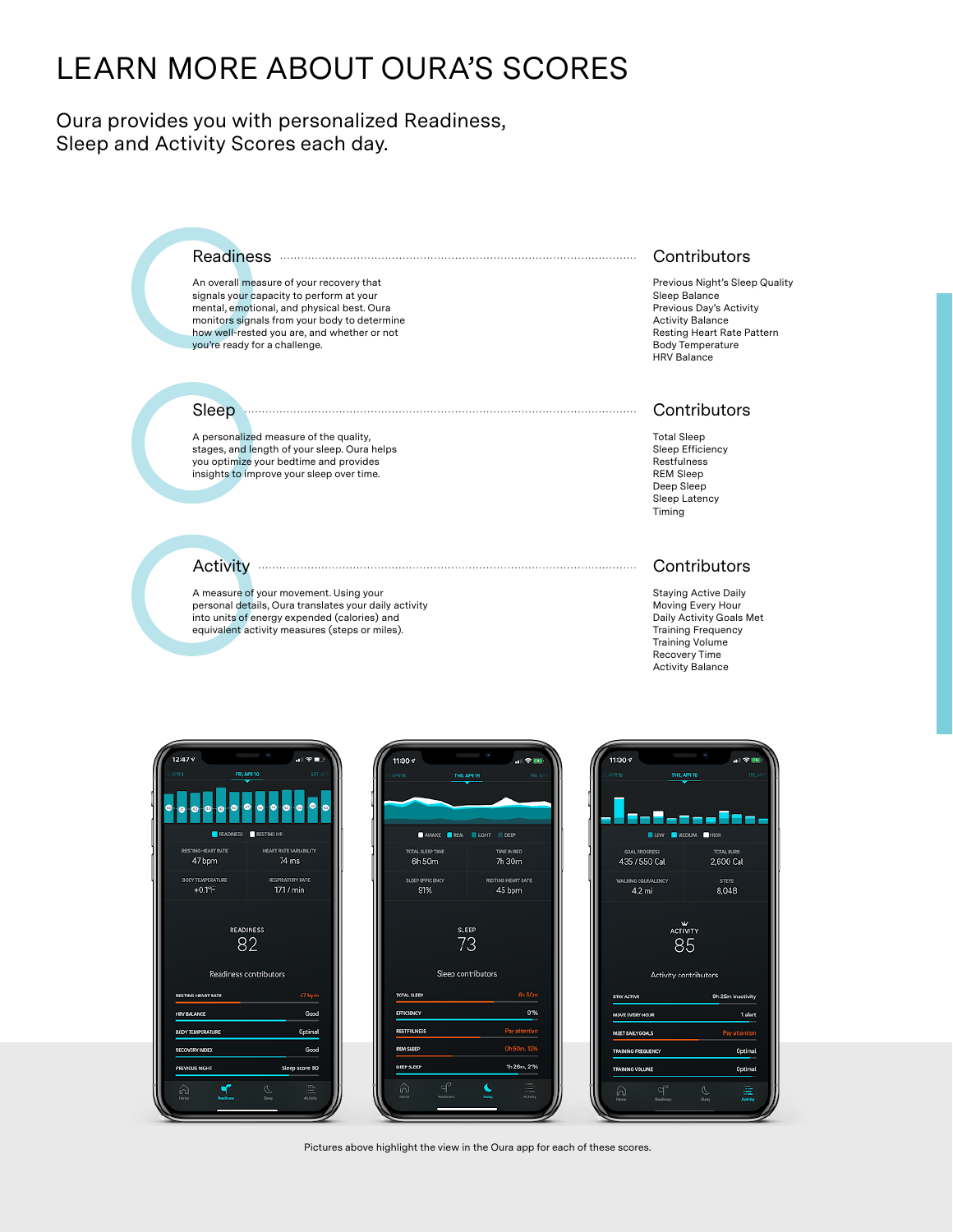# WHAT SETS OURA APART

# Constantly Validating

While Oura is not a medical device, its capabilities are near perfect when compared to advanced medical technologies. RESTING HEART RATE

99.9%

Correlation compared to medical-grade electrocardiogram (EKG) Read the study.

HEART RATE VARIABILITY

98.4%

Correlation compared to medical-grade EKG. Read the study.

**TEMPERATURE** Measures changes as small as

 $0.05$   $^{\circ}$ 

# Tailored to You

With each person comes a unique version of "normal." Rather than base your averages on impersonal details like age and weight, Oura gets to know you—providing a personalized set of baselines to help you achieve your goals and reach your potential.